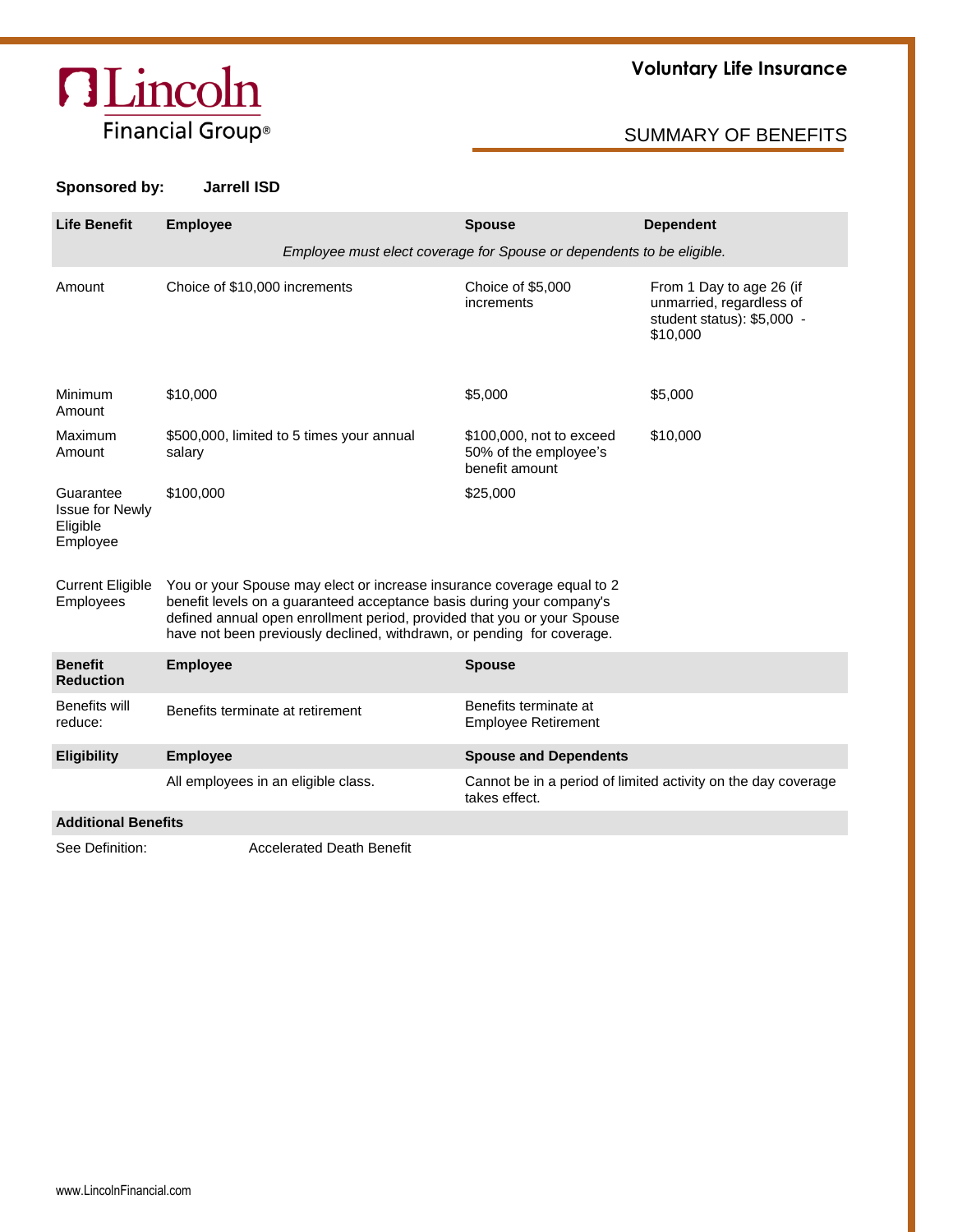#### **Monthly Employee Premium Life Premium for sample benefit amounts**

Employee and Spouse premiums are calculated separately. Refer to Program Specifications for your maximum benefit amounts. *Benefits and premium amounts reflect age reductions.*

| <b>Monthly</b> | <b>AGE</b> |          |          |          |          |          |          |          |          |          |           |
|----------------|------------|----------|----------|----------|----------|----------|----------|----------|----------|----------|-----------|
| <b>RATE</b>    |            | \$10,000 | \$20,000 | \$30,000 | \$40,000 | \$50,000 | \$60,000 | \$70,000 | \$80,000 | \$90,000 | \$100,000 |
| 0.0600         | $<$ 25     | \$0.60   | \$1.20   | \$1.80   | \$2.40   | \$3.00   | \$3.60   | \$4.20   | \$4.80   | \$5.40   | \$6.00    |
| 0.0600         | $25 - 29$  | \$0.60   | \$1.20   | \$1.80   | \$2.40   | \$3.00   | \$3.60   | \$4.20   | \$4.80   | \$5.40   | \$6.00    |
| 0.0900         | 30-34      | \$0.90   | \$1.80   | \$2.70   | \$3.60   | \$4.50   | \$5.40   | \$6.30   | \$7.20   | \$8.10   | \$9.00    |
| 0.1100         | 35-39      | \$1.10   | \$2.20   | \$3.30   | \$4.40   | \$5.50   | \$6.60   | \$7.70   | \$8.80   | \$9.90   | \$11.00   |
| 0.1500         | 40-44      | \$1.50   | \$3.00   | \$4.50   | \$6.00   | \$7.50   | \$9.00   | \$10.50  | \$12.00  | \$13.50  | \$15.00   |
| 0.2200         | 45-49      | \$2.20   | \$4.40   | \$6.60   | \$8.80   | \$11.00  | \$13.20  | \$15.40  | \$17.60  | \$19.80  | \$22.00   |
| 0.3800         | 50-54      | \$3.80   | \$7.60   | \$11.40  | \$15.20  | \$19.00  | \$22.80  | \$26.60  | \$30.40  | \$34.20  | \$38.00   |
| 0.6500         | 55-59      | \$6.50   | \$13.00  | \$19.50  | \$26.00  | \$32.50  | \$39.00  | \$45.50  | \$52.00  | \$58.50  | \$65.00   |
| 1.0000         | 60-64      | \$10.00  | \$20.00  | \$30.00  | \$40.00  | \$50.00  | \$60.00  | \$70.00  | \$80.00  | \$90.00  | \$100.00  |
| 1.3300         | 65-69      | \$10,000 | \$20,000 | \$30,000 | \$40,000 | \$50,000 | \$60,000 | \$70,000 | \$80,000 | \$90,000 | \$100,000 |
|                |            | \$13.30  | \$26.60  | \$39.90  | \$53.20  | \$66.50  | \$79.80  | \$93.10  | \$106.40 | \$119.70 | \$133.00  |
| 2.2900         | 70-99      | \$10,000 | \$20,000 | \$30,000 | \$40,000 | \$50,000 | \$60,000 | \$70,000 | \$80,000 | \$90,000 | \$100,000 |
|                |            | \$22.90  | \$45.80  | \$68.70  | \$91.60  | \$114.50 | \$137.40 | \$160.30 | \$183.20 | \$206.10 | \$229.00  |

This is an estimate of premium cost. Actual deductions may vary slightly due to rounding and payroll frequency.

#### Example:

Use this formula to calculate premium for benefit amounts over \$100,000

|          | Age | <b>Monthly</b> | <b>Rate Per</b><br>\$1,000 | $\overline{\mathbf{v}}$<br>W | <b>Benefit</b><br><u>In</u><br>\$1,000's | Е        | <b>Monthly</b> | <b>Cost</b> |
|----------|-----|----------------|----------------------------|------------------------------|------------------------------------------|----------|----------------|-------------|
| Example: | 35  |                | 0.1100                     | v<br>^                       | 150                                      | $\equiv$ |                | 16.50       |
|          |     |                |                            | v<br>↗                       |                                          | $\equiv$ |                |             |

| Dependent Children Benefit | \$5.000 | \$10.000 |
|----------------------------|---------|----------|
| <b>Monthly Rate:</b>       | \$1.20  | \$2.40   |

Premium covers all dependent children regardless of the number of children.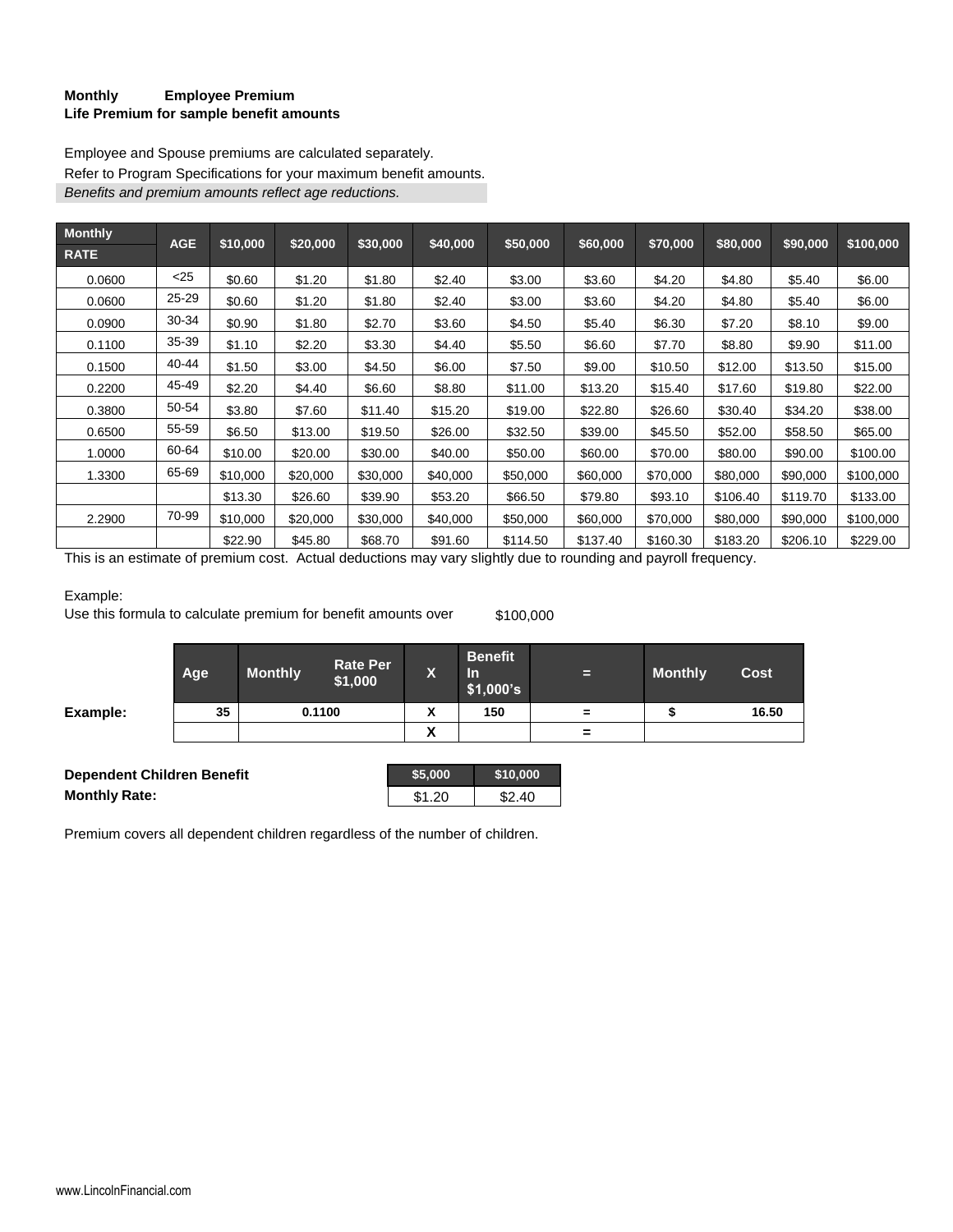#### **Monthly Spouse Premium Life Premium for sample benefit amounts**

Employee and Spouse premiums are calculated separately. Spouse premiums will be calculated based on the Employee Age Refer to Program Specifications for your maximum benefit amounts. *Benefits and premium amounts reflect age reductions.*

| <b>Monthly</b><br><b>RATE</b> | <b>AGE</b> | \$5,000 | \$10,000 | \$15,000 | \$20,000 | \$25,000 | \$30,000 | \$35,000 | \$40,000 | \$45,000 | \$50,000 |
|-------------------------------|------------|---------|----------|----------|----------|----------|----------|----------|----------|----------|----------|
| 0.0600                        | $<$ 25     | \$0.30  | \$0.60   | \$0.90   | \$1.20   | \$1.50   | \$1.80   | \$2.10   | \$2.40   | \$2.70   | \$3.00   |
| 0.0600                        | $25 - 29$  | \$0.30  | \$0.60   | \$0.90   | \$1.20   | \$1.50   | \$1.80   | \$2.10   | \$2.40   | \$2.70   | \$3.00   |
| 0.0900                        | 30-34      | \$0.45  | \$0.90   | \$1.35   | \$1.80   | \$2.25   | \$2.70   | \$3.15   | \$3.60   | \$4.05   | \$4.50   |
| 0.1100                        | 35-39      | \$0.55  | \$1.10   | \$1.65   | \$2.20   | \$2.75   | \$3.30   | \$3.85   | \$4.40   | \$4.95   | \$5.50   |
| 0.1500                        | 40-44      | \$0.75  | \$1.50   | \$2.25   | \$3.00   | \$3.75   | \$4.50   | \$5.25   | \$6.00   | \$6.75   | \$7.50   |
| 0.2200                        | 45-49      | \$1.10  | \$2.20   | \$3.30   | \$4.40   | \$5.50   | \$6.60   | \$7.70   | \$8.80   | \$9.90   | \$11.00  |
| 0.3800                        | 50-54      | \$1.90  | \$3.80   | \$5.70   | \$7.60   | \$9.50   | \$11.40  | \$13.30  | \$15.20  | \$17.10  | \$19.00  |
| 0.6500                        | 55-59      | \$3.25  | \$6.50   | \$9.75   | \$13.00  | \$16.25  | \$19.50  | \$22.75  | \$26.00  | \$29.25  | \$32.50  |
| 1.0000                        | 60-64      | \$5.00  | \$10.00  | \$15.00  | \$20.00  | \$25.00  | \$30.00  | \$35.00  | \$40.00  | \$45.00  | \$50.00  |
| 1.3300                        | 65-69      | \$5,000 | \$10,000 | \$15,000 | \$20,000 | \$25,000 | \$30,000 | \$35,000 | \$40,000 | \$45,000 | \$50,000 |
|                               |            | \$6.65  | \$13.30  | \$19.95  | \$26.60  | \$33.25  | \$39.90  | \$46.55  | \$53.20  | \$59.85  | \$66.50  |
| 2.2900                        | 70-99      | \$5,000 | \$10,000 | \$15,000 | \$20,000 | \$25,000 | \$30,000 | \$35,000 | \$40,000 | \$45,000 | \$50,000 |
|                               |            | \$11.45 | \$22.90  | \$34.35  | \$45.80  | \$57.25  | \$68.70  | \$80.15  | \$91.60  | \$103.05 | \$114.50 |

This is an estimate of premium cost. Actual deductions may vary slightly due to rounding and payroll frequency.

#### Example:

Use this formula to calculate premium for benefit amounts over \$50,000

|                                   | Age | <b>Monthly</b> | <b>Rate Per</b><br>\$1,000 | X       | <b>Benefit</b><br><b>In</b><br>\$1,000's | Е        | <b>Monthly</b> | <b>Cost</b> |
|-----------------------------------|-----|----------------|----------------------------|---------|------------------------------------------|----------|----------------|-------------|
| Example:                          | 35  |                | 0.1100                     | χ       | 75                                       | $\equiv$ |                | 8.25        |
|                                   |     |                |                            | X       |                                          | $=$      |                |             |
|                                   |     |                |                            |         |                                          |          |                |             |
| <b>Dependent Children Benefit</b> |     |                |                            | \$5,000 | \$10,000                                 |          |                |             |
| <b>Monthly Rate:</b>              |     |                |                            | \$1.20  | \$2.40                                   |          |                |             |

Premium covers all dependent children regardless of the number of children.